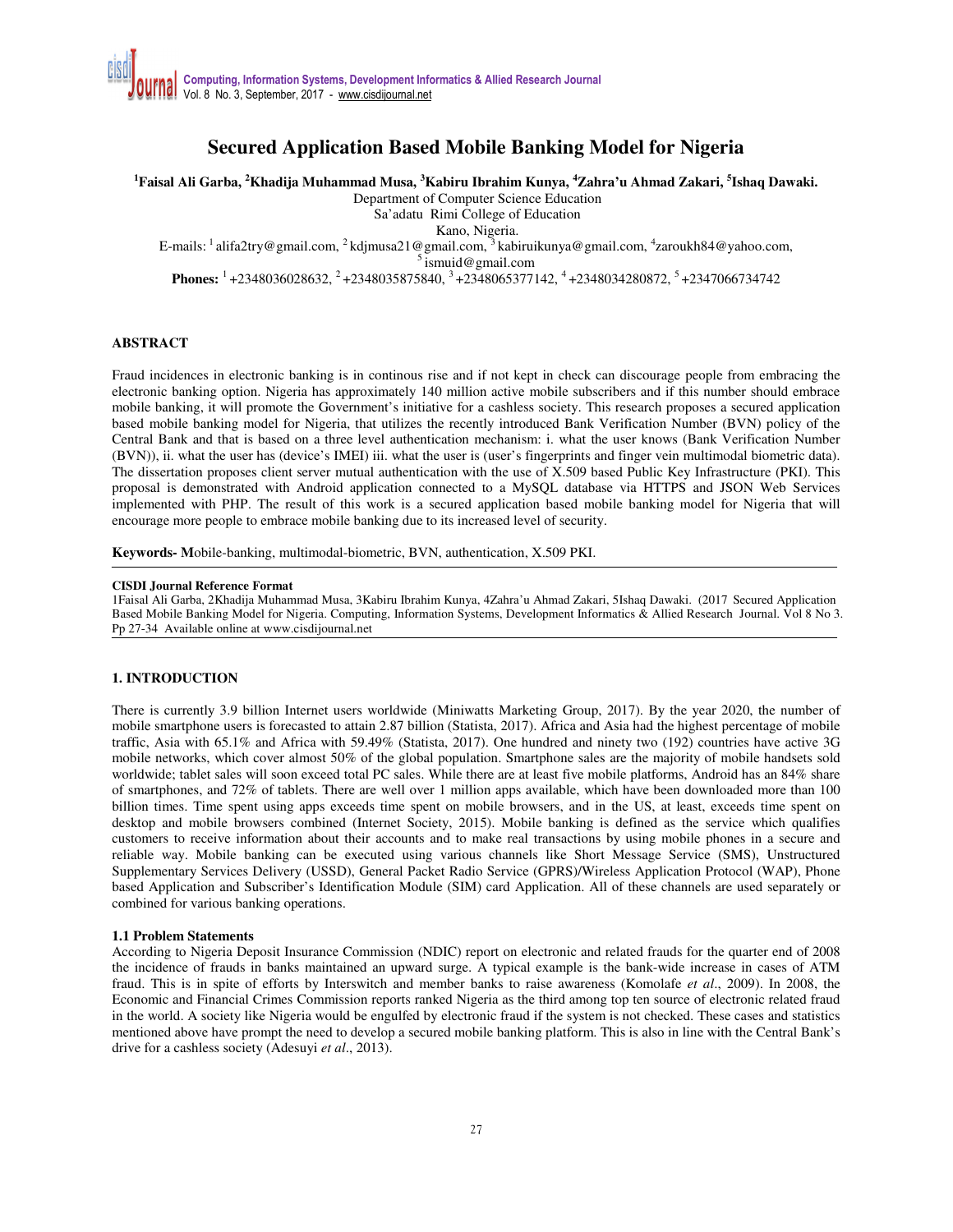

## **1.2 Research Motivation**

Nigeria has approximately 139 million active mobile subscribers (Subscriber Statistics, 2017). It can be expected that a percentage of this population, considering the government penchant for a cashless society, would embrace the mobile banking option. From a survey carried out by (Research, 2010), 20% of respondents revealed they employ mobile banking platform. Though, the level of mobile banking adoption in the country is still relatively young, many of the banks currently provide mobile banking platforms for customers (Research, 2010). From observations, the platforms provided by these banks require only username and password to gain access. Considering the fact that no system is perfect, mobile banking, like every other type of banking like ATM, credit card, mobile money, despite its immense benefits, is also not immune to security challenges. Yet, there is need for the available platforms to effectively control application and data access (Association, 2009), hence the need for multi-factor level of authentication. This is necessary to encourage customers to embrace mobile banking. (Komolafe *et al*., 2009). As a result, the goal of this research was to design and develop a secured application based mobile banking model for Nigeria, based on a three level of authentication: what the user has, what the user knows and what the user is.

## **2. LITERATURE REVIEW**

Mobile banking is defined as the service which qualifies customers to receive information about their accounts and to make real transactions by using mobile phones in a secure and reliable way. Services like: enquiry (balance enquiry/ mini statement/ currencies rates), money transfer, bill payment, cheque book request and many other banking services (El-Safi, 2013). Growth in the mobile banking is driven by various facilities like convenience of banking operations, greater reach to consumers and integration of other mobile commerce services with mobile banking. In mobile banking there is no place restriction, it has a high penetration coefficient as growth of mobile phones are more than that of computers. It is fully personalized and private increasing transaction authenticity and is 100% available all the time with users (Pujitha *et al.*, 2013).

## **2.1 Mobile Banking Channels**

Mobile banking can be executed using various channels like SMS, USSD, GPRS, WAP, Phone based Application and SIM Application. All of these channels are used separately or combined for various banking operations:

#### **Short Message Service (SMS)**

SMS is the simplest form of mobile banking. It is largely used for information-based services.

## **Unstructured Supplementary Services Delivery (USSD)**

Unstructured Supplementary Services Delivery (USSD) is a technology unique to GSM. It is a capability built into the GSM standard for support of transmitting information over the signaling channels of the GSM network. USSD provides session-based communication.

## **Wireless Application Protocol (WAP) /General Packet Radio Service (GPRS)**

General Packet Radio Service (GPRS) is a packet-switched data service available to GSM users. GPRS enables services such as WAP access, Multimedia Messaging Service (MMS), and Internet communication services such as email and World Wide Web access in mobile phones. WAP is wireless application protocol used over GPRS. It is similar to Internet banking. The consumer's handset needs to be WAP enabled. WAP banking is open to similar threats as Internet banking.

## **Phone-based Application**

Phone based applications are developed in various languages like J2ME and .NET having advantages that it can use GPRS, USSD or SMS, MMS to carry the consumer data/instruction in an encrypted format and it is operator independent. These are secure application which resides on supported handset.

# **SIM Application Tool Kit**

The SIM Application Toolkit allows for the service provider or bank to house the consumer's mobile banking menu within the SIM card. STK is the most secure method of mobile banking. It allows the bank to load its own encryption keys onto the SIM card with the bank's own developed application (Pujitha *et al.*, 2013).

## **2.2 Mobile Banking Security**

Security has become a primary concern in order to provide protected mobile transaction between the clients and the bank servers. Secure authentication of client information depends on some fundamental security approaches which will not jeopardize the client sensitive information. This has led to different researches ranging from single-factor authentication, two-factor authentication, and multifactor authentication. Bearing in mind the cost of providing these services to clients, most banks are wary of balancing profit making and security. In Nigeria today, most mobile banking applications use the single-factor authentication which consist of the username and password. The single-factor authentication is prone to attacks, in cases of theft or perceived trusted third parties, the security can be breached with ease. Password hackers can easily break the security since most passwords are weak. Some customers using the online banking system in Nigeria have experienced unauthorized access to their banking information and in some cases, unauthorized withdrawal from their accounts.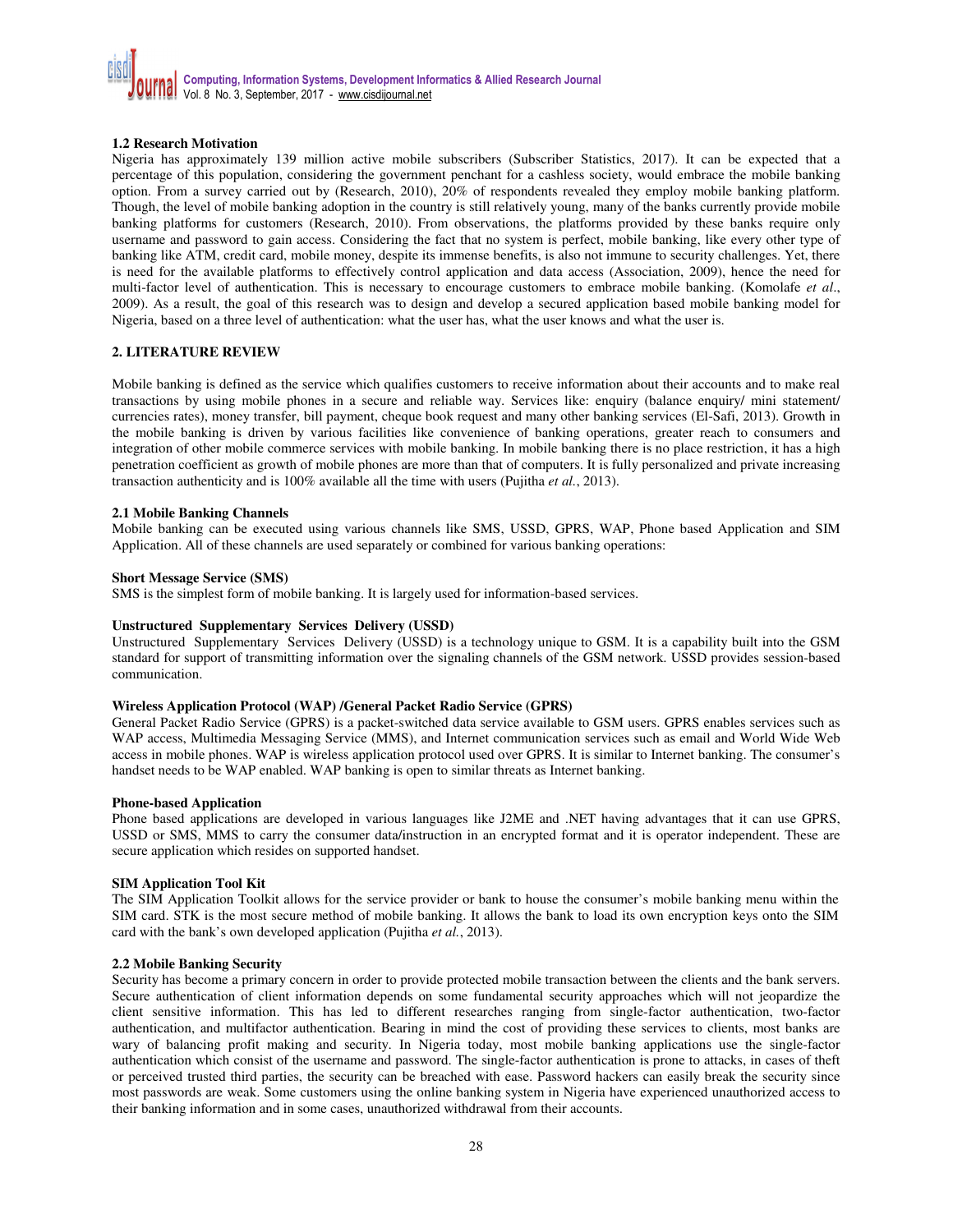Secure mobile banking will build confidence in customers knowing that their information is secure and they can carry out secure transactions without fear of man-in-the-middle attacks. Though the issue of theft strongly depends on how a client protects his/her mobile phone device from third parties. The future of Nigerian banking is mobile, due to the availability of mobile phones to remote customers in the villages, towns and places where banks or ATMs are not in close reach for customers. The proposed cashless society in Nigeria will propel this future as fast as possible for Nigeria to be recognized among world players in financial and technological innovations (Adesuyi *et al.*, 2013).

A questionnaire was created by (Kaya, 2013) as an attempt to understand the difference in behaviour and to gather a sense of trust in mobile banking. The sample data revealed that more than 70% use mobile applications in general. The vast majority (77%) of users were concerned with security regarding mobile banking services and that is the main reason for not using mobile banking in 40% of the cases while the other 37% are still concerned but use it anyway (Kaya, 2013). The results of the questionnaire also revealed that only 30% of users carry out banking transactions via mobile browser or mobile banking application. 70% of the ones that carry out mobile banking prefer to use a mobile bank app. A possible reason for that could be because of its ease of use or maybe because of their trust in the mobile bank app which is a direct link to the bank instead of using a browser (third-party) in between the customer and the bank. Forty percent were unsure about the mobile banking application security level, but when asked about the online banking (using a browser) 92% believed that the level of security provided was medium or high. The sample data shows the sense of trust in online banking is much higher than the one of the banking application (Kaya, 2013).

Mobile bank apps provide a direct link from the device to the bank, without having to go through any additional browser or thirdparty application. This means banks have much better control over the security and connection of customer interactions. Because these apps are built specifically for a particular bank and its customers, the bank can provide a secure connection using SSL encryption and two-factor authentication that meets the institution's unique needs. Even if someone is able to obtain a customer's phone, they will still be required to put in a username and password, and if available, provide a second factor of authentication, in order to gain access to the accounts. Along with these two factors of authentication, many banks have started implementing a third method of security: a profile of a customer's actions. Banks and other financial institutions are able to monitor a customer's actions when banking via a mobile app, creating a profile of those interactions. Another plus to using a mobile application is the fact that most smartphones and tablets can now be cleared or reset from remote locations. Thus, if someone steals or obtains a mobile device, the customer can use his or her computer or any other device with an Internet connection to clear any data and apps from the device, eliminating the possibility that someone else can use the phone to access the customer's account. As customers become more familiar with mobile banking app security and learn to trust a bank's mobile app brand, they will be more willing to use these tools (Kaya, 2013).

## **2.3 Biometric Authentication**

Biometrics authentication mechanism identifies the physical individuality or uniqueness of the authorized person. The advantage of using finger print is that, communication can occur only through authorized persons and will be secure. Finger print technology is the most commonly used in telecommunication industry (Krevatin, 2010). If finger-print technology is introduced in mobile phones, then the risk of unauthorized persons using the mobile for mobile banking is significantly reduced (Bilal *et al*., 2011). Finger-print takes only 256 bytes and its accuracy is high. The biometric device first captures the user's finger print and creates a reference template and it is stored in database and that ends the enrolling processes of user's finger print (Michaels, 2008).

## **2.4 Multimodal Biometrics**

The concept of multimodal biometric system has gained enormous attention because of their reliable and accurate identity verification. Multimodal biometric systems based on fingerprint and finger vein modality provide promising features useful for robust and reliable identity verification. Among the different biometric modalities that can be used to constitute a multimodal biometric system, the use of fingerprint and finger vein appears to be more refined because:

The human fingers are highly convenient for imaging and disclose variety of features when captured in different spectrums. For instance, imaging the finger with visible spectrum will disclose the texture features present on the finger surface that in turn can be used to extract minutiae features of the fingerprint or the line features of the whole finger. While imaging the finger with a near infrared spectrum will allow one to capture the finger vein pattern.

- Low verification error rates can be achieved by combining these complementary features available from the single biometric modality i.e. finger.
- Use of finger-vein shows strong anti-spoofing nature as it is hidden inside the finger and cannot be stolen without subject co-operation.
- The two biometric characteristics can be acquired with one capture device and in principle with a single capture attempt (Raghavendra *et al*.).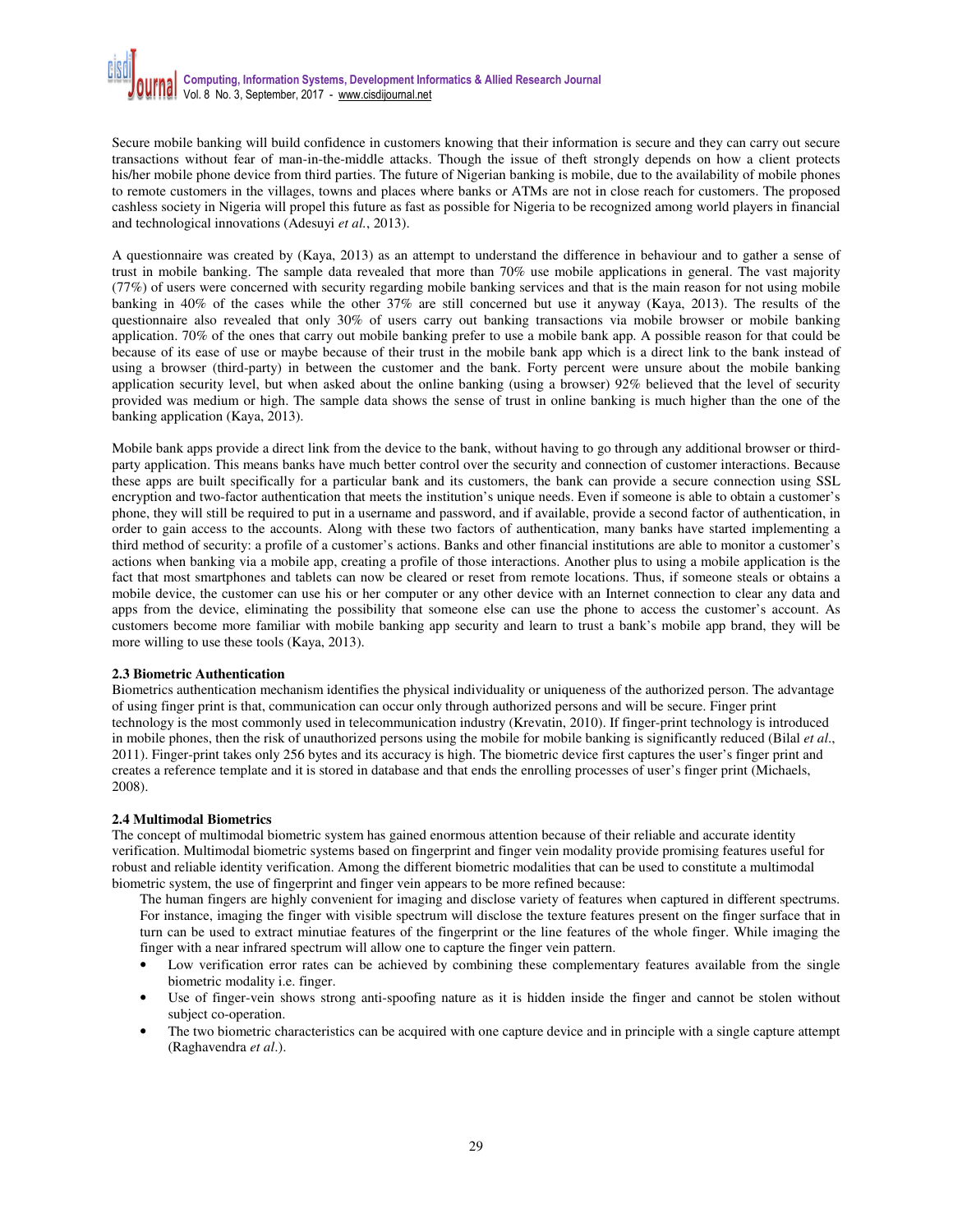## **2.5 Bank Verification Number (BVN)**

Bank Verification Number (BVN) is an initiative of the Central Bank of Nigeria. It is a scheme initiated to address the increasing incidents of compromise on conventional security systems (password and PIN). The Central Bank of Nigeria through the Banker' Committee and in collaboration with all banks in Nigeria on February 14, 2014 launched a centralized biometric identification system for the banking industry tagged Bank Verification Number (BVN) (Home, 2016). Amongst the benefits of BVN are:

- a. BVN gives a unique identity that can be verified across the Nigerian Banking Industry (not peculiar to one Bank)
- b. Customers bank accounts are protected from unauthorized access
- c. It will address issues of identity theft, thus reduce exposure to fraud

The purpose of the project (BVN) is to use biometric information as a means of first identifying and verifying all individuals that have account(s) in any Nigerian bank and consequently, as a means of authenticating customer's identity at the point of transactions. To provide a uniform industrially accepted unique identity for bank customers and to authenticate transactions without the use of cards using only biometric features and PIN (Home, 2016).

A unique ID number is to every bank customer at enrolment and linked to every account that the customer has in ALL Nigerian Banks. Individuals are required to submit an acceptable means of identification as prescribed for enrolment. During enrollment all ten (10) fingers and facial image are captured. For authentication purposes, individuals performing banking transactions are required to identify themselves using their biometric features which will be matched against information in the central database. To enroll for BVN customers are required to walk into any branch of their bank to fill out and submit the BVN Enrolment form. They are then required to present themselves for biometric data capturing (such as fingerprint, facial image etc). An acknowledgment slip with the transaction ID is issued to customer and within 24 hours the system confirms customer's application, the BVN is generated and an SMS is sent to him for pickup. The BVN and unique features of an individual shall be used in conjunction with a PIN on a point of transaction (Home, 2016).

#### **2.6 Public Key Infrastructure**

PKI enables users of a basically unsecure public network such as the Internet, to securely and privately exchange data and money through the use of a public and a private cryptographic key pair that is obtained and shared through a trusted authority. The public key infrastructure provides for a digital certificate that can identify an individual or an organization and directory services referred to as Certification Authorities (CAs) that can store and, when necessary, revoke the certificates. The public key infrastructure assumes the use of public key cryptography, which is the most common method on the Internet for authenticating a message sender or encrypting a message. Traditional cryptography has usually involved the creation and sharing of a secret key for the encryption and decryption of messages. This secret or private key system has the significant flaw that if the key is discovered or intercepted by someone else, messages can easily be decrypted. For this reason, public key cryptography and the public key infrastructure is the preferred approach on the Internet. (The private key system is sometimes known as symmetric cryptography and the public key system as asymmetric cryptography). PKI implementation of a system can ensure confidentiality, integrity, authentication and non-repudiation.

Digital signature is a related concept to asymmetric encryption. Digital signatures are created using asymmetric cryptography, the approach on which digital signatures are based. Asymmetric Cryptography is distinguished by having two different keys which are created using algorithms like RSA and AES, a private key to encrypt messages and a public key to decrypt them. The cryptographic private key K0 (a suitable array of bytes) is used with an appropriate algorithm to transform the initial humanreadable message into a different message that is encrypted. A second public cryptographic key K1, which is related to the private one, is used to change the encrypted message back to its original decrypted form via a second related algorithm. The process of creating digital signatures starts with the hashing of data to be transmitted. The reason for performing hashing is to ensure data integrity. Hashing is simply a process whereby you calculate a hash code from some data. The generated hash code is mathematically derived and is unique and specific for the data it was derived from. If any byte changes in the data then a completely different hash code is generated. Hash codes are a means to check that data was received/read as it was sent/written, any accidental damage/modification or malicious changes are checkable using hashes.

Some hashing algorithms include MD5, SHA1, and SHA 256. One of the problems with hashing is that it is wide open to man in the middle attacks. Without doubt hashing has its uses but in terms of sending data there is nothing stopping someone from intercepting the data, modifying it, and then resending the new message with a new hash. What the receiver gets is a message where the hash code matches the data, even though the data has been modified. The use of digital signatures can avoid this scenario. In digital signatures public/private asymmetric keys are used. The two keys of asymmetric encryption are mathematically related to each other and one key can be used to verify that the encryption was done with the other key. With digital signatures the sender encrypts the hash using their private key while the receiver verifies the digital signature using the sender's public key. Of course since the public key is more freely available then anyone can verify the message's source. So, for example, Buhari wants to send Aisha some data and Aisha wants to be able to check the data was unchanged and came from Buhari. Buhari creates the hash and encrypts it into a digital signature using his private key. He sends the data and the digital signature over to Aisha.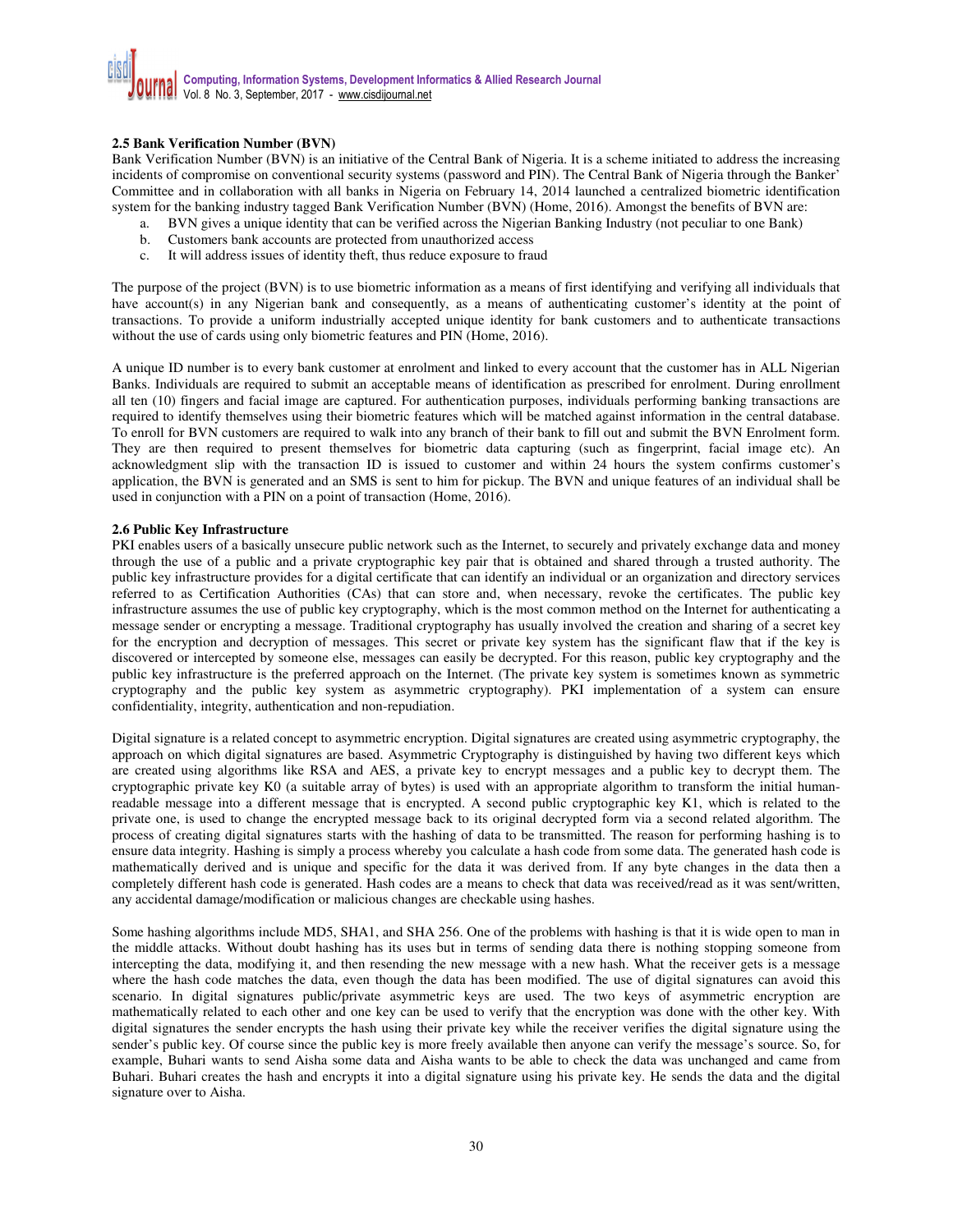

Aisha uses Buhari's public key to verify that the digital signature was created using Buhari's corresponding private key. If everything checks Aisha knows the message hasn't been modified and that it came from Buhari. Asymmetric key encryption by itself is not enough because it is necessary to trust the public key received. An attacker can deceive you by signing a message with his private key and send you a digitally con whilst pretending he is someone else. The public-key infrastructure (PKI) avoids this by utilizing a third-party entity, called Certification Authority (CA) that, under its responsibility, binds a public key to its owner. The binding occurs when the Certification Authority digitally sign a message that contain obtained. With this mechanism, the recipient is sure that the message that she/he received is your message, because only you hold the private key the shared, key. This way, you digitally 'sign' your message. Asymmetric encryption has an overhead and not suitable for large texts. As a result, combination of two methods is employed for secure transmission on the web. HTTPS and SSL are using this combination. It starts with Asymmetric communication between client and server during which key is transferred in asymmetrically encrypted form. Once key is delivered it is then used to decrypt the symmetrically encrypted text. When dealing with applications offering services like online banking as is the case for this project, authenticating the server as well as the client may become necessary in order to ensure a higher level of security (Jinor, 2011)

## **2.7 Mutual authentication**

One-way SSL simply means that only the server certificate passes from the server to the client but not the other way around. Thus, only the server is authenticated using the mechanism on PKI explained above. With mutual authentication, both sides pass certificates to each other to establish an SSL link, we have mutual authentication via two- way SSL. Both sides now know the identity of the other from their respective certificates (Jinor, 2011).

## **3. REVIEW OF RELATED WORKS**

A biometric based mobile banking has been proposed by (Bilal *et al.*, 2011). Their proposal work thus: Registered users will directly go to login form while new users will go to registration form. They proposed scanner that utilizes Radio Frequency (RF) scanning. Their reason is that with RF scanning, it is possible to differentiate between living cells and dead or copied cells. After the verification of data, the customer will be able to access the database through web server. If the finger print matches with that of the database then customer will be able to start mobile banking services through mobile handset. For additional security Lightweight Directory Access Protocol (LDAP) server is used. If first finger prints authentication is not found in database then it will be checked in LDAP server for more verification.

New users are required to register any three finger print in database and also need to fill in a registration form. If the finger print of the bank customer is registered successfully then customer will be able to use mobile bank services. For secure authentication purposes they proposed finger print scanner device. Mobile manufacturing companies will make the biometric scanner device with mobile hand set. The mobile customer will used it for authentication purposes. After capturing finger print, the data will be transmitted through internet. And the data can be accessed through bank server. The finger print scanner device can be attached to mobile phone though a port. They narrated that the process which statistically gives the best possible template is called *consolidation*. Consolidation of three finger template produce high quality enrolled template according to Statistical Research, they reported. With the help of the finger scanner device, mobile handset gets three samples as shown in the figure. These samples are stored in bank server with appropriate account holder. In case of cut, burn, damage of one finger the other finger print data will still serve as a unique identifier they claimed. Finger print is present for matching in the database record. Every time new finger print is compared to the stored finger print.

For authentication purposes and to secure customer data at server end additional server known as Server LDAP authentication is used. In LDAP, the client sends the query packet through TCP/IP to the server. The server confirms the identifier on LDAP Directory Information Tree (DIT) which is stored on LDAP server. When the result is found, it is sent back to client. In case of result not found then query will be sent to another LDAP server. This LDAP verify the data in tree model structure method. They claimed that LDAP authentication has many advantages like centralized usage, privileges, management, and storage of user information and user accounts (Bilal *et al.*, 2011). A mobile client application that uses wireless access protocol to enable customers securely transmits banking information was proposed by (El-Safi, 2013). He proposes a MIDlet (Java 2 Micro Edition) application that will transmits banking information through a secure communication path. The MIDlet role was to prevent unauthorized access by imposing login form that connects to backend database to investigate from it the identity of the entered user, then allows the user to proceed to transactions and inquires form. He proposes an interface between the backend database and MIDlet represented in a web service, the idea of putting the web service in the middle to exploit the properties of the web services like language independence and interoperability, thus enables using any language to develop the client applications, thus the mobile application client can invoke different functions described in the web service. Web service bear effort of dealing with the backend database and return the result to mobile application client.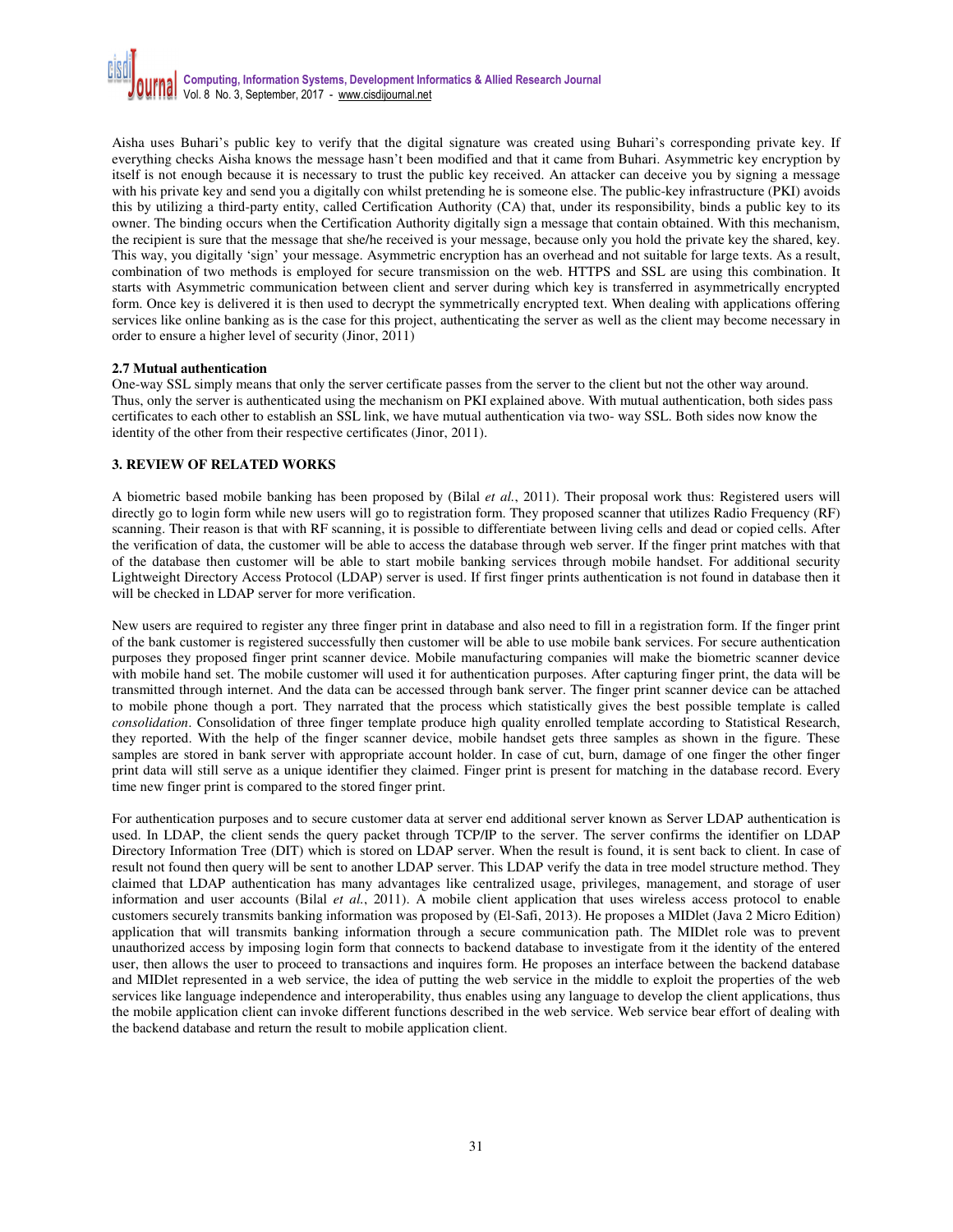

For identification purpose (El-Safi, 2013) proposes the use of account number which is already known by bank and customer, user name which is a unique name given to a customer, mobile pin (m-pin) a one-time password given to a customer and imposed to change it at first login, mobile application client version to help identify which version is used by the customer and to let him know if there are some upgrades, IMEI used as a log of used phones, this may help if a fraud case occurred and security achieved with the use of SSL's PKI. The server initiate's a session to keep track of the authenticated customer and a cookie saved in mobile application. An automatic logout is carried out if the client becomes idle for a long time (El-Safi, 2013). The bank server is responsible for respond to coming requests and it is represented by the web service which is implemented using SOAP protocol and data are represented as XML format. Web Service provides the ability to call different methods without need to about their implementation. The method signature is described by WSDL. Web service description language (WSDL) is used for describing the functionality offered by a web service; WSDL is used by MIDlet to generate Stubs that work as proxies to invoke the remote functions. The backend data base represents the container for customers' confidential information. Stored procedures are developed to be called by web service, interaction between web service and database is done through it. This enables bank to veil their database architecture. The connection between the web service and the database should be the responsibility of the bank to provide secure environment (El-Safi, 2013).

A biometric based mobile banking on android device was proposed by (Belkhede *et al.*, 2012). They proposed a system that captures the fingerprint of a client with the use of his/her smartphone camera. "The solution involves the use a biometric authentication mechanism. A payment application would be installed onto an android device, for authentication finger print is taken at run time. The finger print template would be captured by the phone and compared against a stored template on a database server. The fingerprint template is encrypted by using the RSA algorithms and sends it to the host server (i.e. Bank). Fingerprint is used for the login purpose for the bank application on mobile". (Belkhede *et al.*, 2012). Mobile device act as a client and the bank website act as a server (host server). Once fingerprint is taken as a login, it is sent to the server for matching as request, and server send the reply message. If matched then login will be successful and user can do the transaction. In the client server module for providing the enhanced security authors use the encryption technique so the wireless transmission cannot be hacked to reveal the fingerprint template. (Belkhede *et al.*, 2012)

## **4. THE PROPOSED APPLICATION BASED MOBILE BANKING MODEL FOR NIGERIA**

This proposal is an enhancement to the work of (El-Safi, 2013). This proposal introduces multifactor authentication not just a username and password. This proposal also introduces the idea of a panic finger login as suggested by (Jinor, 2011) to act as coercion trigger to redirect to honeypot and alert the proper authorities. This proposal also uses Android as a platform, which is the most popular mobile operating system. However, both proposals use Public Key Infrastructure (PKI) for encryption and authentication. To get the proposed model up and running, the following steps were taken:

- a. Android mobile application developed as a client.
- b. A database server developed in MySQL.
- c. A JSON web service implemented using PHP to work like a mediator between mobile client application and the MySQL database server.
- d. Established connection between client and server using HTTPS and JSON.
- e. Setup a custom X.509 PKI using OpenSSL.
- f. Setup a XAMPP server
- g. Configured the server to support SSL server authentication (i.e., HTTPS) using a custom server certificate.
- h. Configured the server to support SSL client authentication.
- i. Setup an HTTPS connection with the server from within the Android banking App on the mobile with server authentication.
- j. Setup an HTTPS connection with the server from within the Android banking App on the mobile with client authentication.
- k. A sample fingerprints images from Fingerprints Verification Competition, FVC2006 database taken as user's fingerprints.

Functions developed in the web service:

- a. Log in and authentication function (El-Safi, 2013)
- b. Sign up function
- c. Balance inquiry function Send money
- d. Help function
- e. Transaction history function

The server has also been set to initiate a session to keep track of the authenticated customer and a cookie saved in mobile application. An automatic logout is carried out if the client becomes idle for a long time (El-Safi, 2013). It is the research expectation that mobile phone manufacturers would come up a with mobile phones that have sensors capable of capturing both fingerprint and finger vein simultaneously. Such sensor proposal has been presented by Raghavendra *et al* ( ).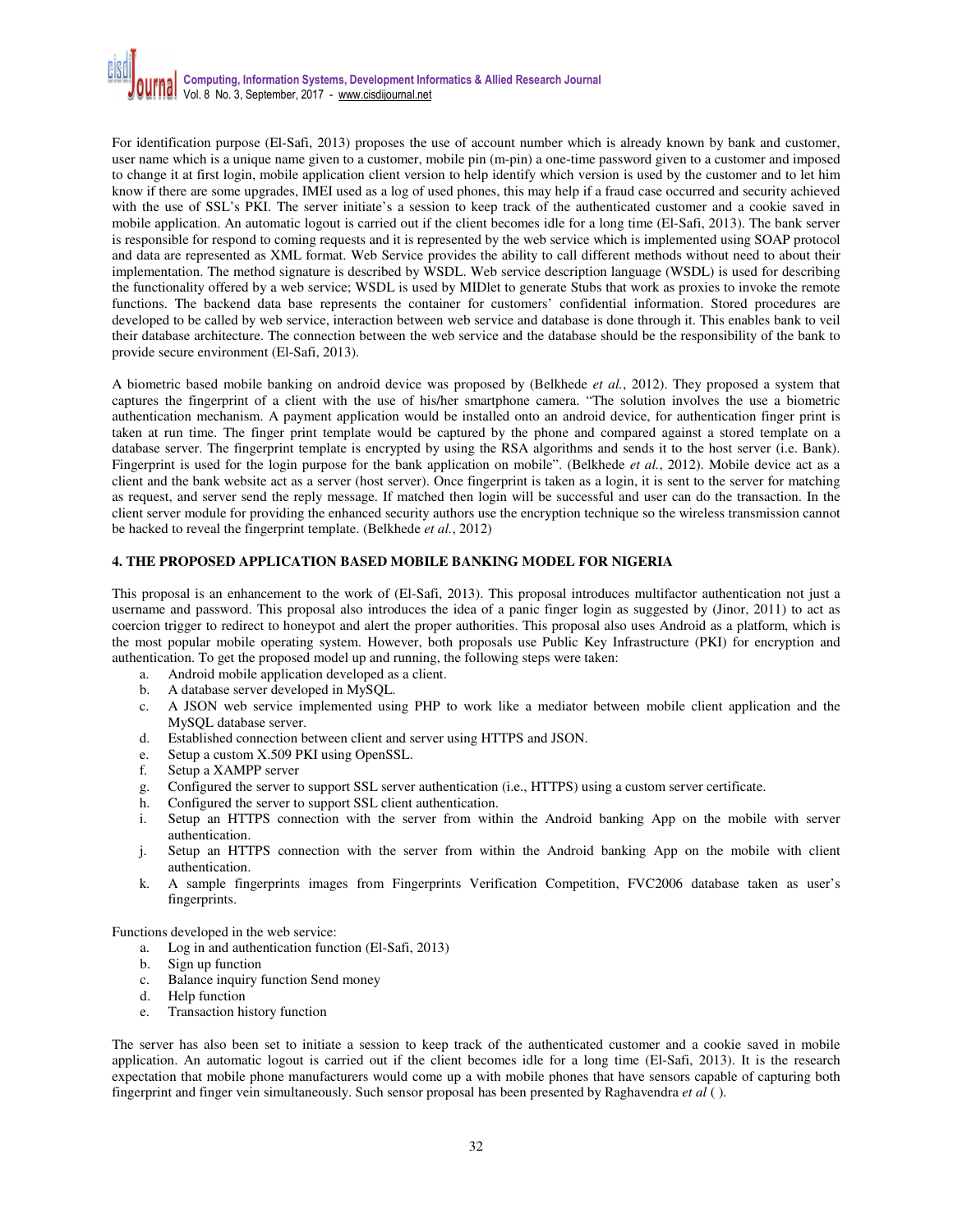

**Fig.1: Block Diagram of fingerprint & finger vein Verification Scheme (Raghavendra** *et al***.)** 

# **A. Proposed Model Pseudocode**

- a. A new user will be prompted to register first.
- b. Mobile client application prompts the user to enter his eleven digits BVN to login to the mobile banking application.
- c. Next the mobile client application will require the user to scan any of his fingers for authentication, or a panic finger in case of coercion.
- d. The mobile application client, transmits the device IMEI (the IMEI of the primary SIM in case of a dual SIM phone), the biometric data and BVN to the bank server for verification.
- e. Positive verification allows access to banking services.
- f. Negative verification redirect user to a honeypot server and alert the proper authorities.
- g. For every transaction above N150 000, the application invokes an OTP (One Time Password) which is send to the user's registered mobile number.
- h. The OTP serves as a transaction confirmation number, which he/she must input to confirm the transaction.
- i. If the customer selects logout on the menu, the mobile application is closed automatically, notifying the user, signaling the end of operation.





**Fig 2: BVN and fingerprint log in screens** 



**Fig 3: BVN and Fingerprint mismatch log in screen**